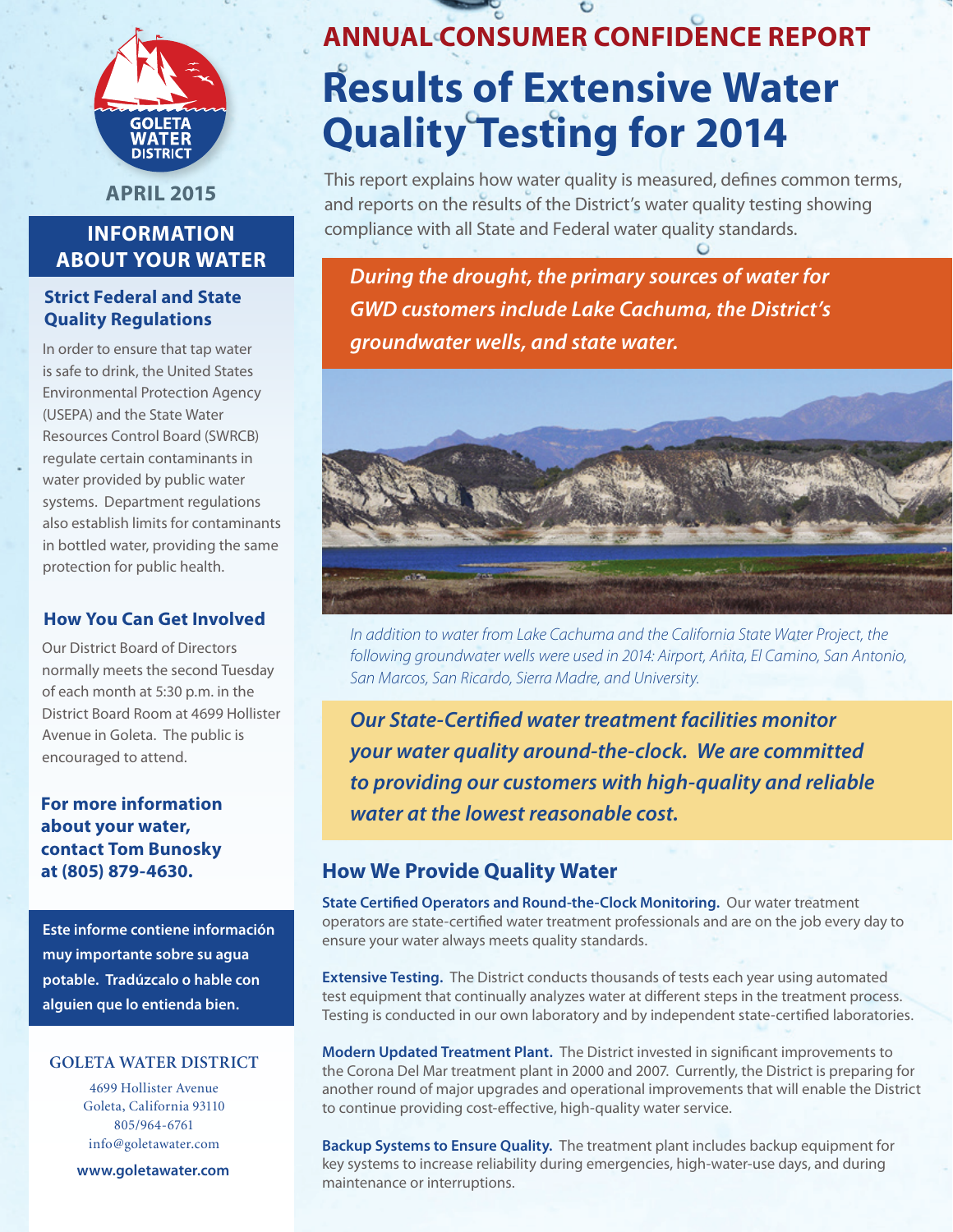*The District water quality testing is extremely accurate. Depending on the substance, we can detect to the equivalent of one hundredth of a part in a billion parts of water. This is the equivalent to finding one drop of a substance in 1,300,000 gallons of water.*

# **Results of the 2014 Drinking Water Quality Tests**

 $Chlorine (ppm)$  [MRDL = 4.0 (as CI.)

The tables below list drinking water contaminants and other substances detected during 2014. The District also tested for many additional substances that were not detected, and therefore are not listed in this report. The presence of contaminants in the water does not necessarily indicate that the water poses a health risk. Unless otherwise noted, the data is for testing done January 1 - December 31, 2014. The test results show that your water complies with all State and Federal water quality standards.

| <b>REGULATED CONTAMINANTS WITH PRIMARY MCLS</b>                                                                         |                          |                   |                                        |                                   |                                   |                                                          |                                                                                                                                                                                                         |  |
|-------------------------------------------------------------------------------------------------------------------------|--------------------------|-------------------|----------------------------------------|-----------------------------------|-----------------------------------|----------------------------------------------------------|---------------------------------------------------------------------------------------------------------------------------------------------------------------------------------------------------------|--|
| <b>INORGANIC</b>                                                                                                        | <b>MCL</b>               | PHG (MCLG)        | <b>Surface Water</b><br>Average        | <b>Surface Water</b><br>Range     | Groundwater<br>Average            | Groundwater<br>Range                                     | <b>Typical Source of Contaminant</b>                                                                                                                                                                    |  |
| Aluminum (ppm)                                                                                                          | $\mathbf{1}$             | 0.6               | 0.07                                   | $ND-0.1$                          | <b>ND</b>                         | ND-ND                                                    | Erosion of natural deposits; residue from some<br>surface water treatment processes                                                                                                                     |  |
| Arsenic (ppb)                                                                                                           | 10                       | 0.004             | <b>ND</b>                              | N/A                               | <b>ND</b>                         | $ND-2$                                                   | Erosion of natural deposits; runoff from<br>orchards; glass and electronics production                                                                                                                  |  |
| Fluoride (ppm)                                                                                                          | 2.0                      | $\mathbf{1}$      | 0.45                                   | N/A                               | 0.36                              | $0.26 - 0.55$                                            | Erosion of natural deposits                                                                                                                                                                             |  |
| Hexavalent Chromium (ppb)                                                                                               | 10 <sup>1</sup>          | 0.02              | <b>ND</b>                              | ND-ND                             | <b>ND</b>                         | $ND-2$                                                   | Discharge from electroplating factories,<br>leather tanneries, wood preservation, chemical<br>synthesis, refractory production, and textile<br>manufacturing facilities; erosion of natural<br>deposits |  |
| Nitrate as NO <sub>2</sub> (ppm)                                                                                        | 45                       | 45                | <b>ND</b>                              | N/A                               | <b>ND</b>                         | <b>ND-19</b>                                             | Runoff and leaching from fertilizer use;<br>leaching from septic tanks and sewage;<br>erosion of natural deposits                                                                                       |  |
| Selenium (ppb)                                                                                                          | 50                       | 30                | <b>ND</b>                              | N/A                               |                                   | $ND-30$                                                  | Discharge from petroleum, glass, and metal re-<br>fineries; erosion of natural deposits; discharge<br>from mines and chemical manufacturers;<br>runoff from livestock lots (feed additive)              |  |
|                                                                                                                         |                          |                   |                                        |                                   |                                   |                                                          |                                                                                                                                                                                                         |  |
| <b>RADIOLOGICAL</b>                                                                                                     | <b>MCL</b>               | PHG (MCLG)        | <b>Surface Water</b><br>Average        | <b>Surface Water</b><br>Range     | <b>Groundwater</b><br>Average     | Groundwater<br>Range                                     | <b>Typical Source of Contaminant</b>                                                                                                                                                                    |  |
| Gross Alpha particle activity (pCi/l)                                                                                   | 15                       | (0)               | <b>ND</b>                              | N/A                               | <b>ND</b>                         | $ND-5.1$                                                 | Erosion of natural deposits                                                                                                                                                                             |  |
| Gross Beta particle activity (pCi/l)                                                                                    | 50 <sup>1</sup>          | (0)               | $\overline{4}$                         | N/A                               | <b>ND</b>                         | $ND-4$                                                   | Decay of natural and man-made deposits                                                                                                                                                                  |  |
| Uranium (pCi/l)                                                                                                         | 20                       | 0.43              | $\overline{2}$                         | N/A                               | $\overline{1}$                    | $ND-5$                                                   | Erosion of natural deposits                                                                                                                                                                             |  |
| <b>LEAD AND COPPER RULE</b>                                                                                             | <b>MCL</b>               | <b>PHG (MCLG)</b> | <b>90th Percentile</b><br><b>Value</b> | # of Sample<br><b>Sites</b>       | # of Sites Exceeding Action Level |                                                          | <b>Typical Source of Contaminant</b>                                                                                                                                                                    |  |
| Copper (ppm)                                                                                                            | $AL = 1.3$               | 0.3               | 0.60                                   | 34                                |                                   | $\overline{0}$                                           | Internal corrosion of household plumbing                                                                                                                                                                |  |
| Lead $(ppb)^2$                                                                                                          | $AL = 15$                | 0.2               | <b>ND</b>                              | 34                                | $\overline{0}$                    |                                                          | Internal corrosion of household plumbing                                                                                                                                                                |  |
| <b>MICROBIOLOGICAL</b>                                                                                                  |                          |                   |                                        |                                   |                                   |                                                          |                                                                                                                                                                                                         |  |
|                                                                                                                         | <b>MCL</b>               | PHG (MCLG)        |                                        | <b>Highest Single Measurement</b> |                                   | <b>Lowest Percentage of</b><br><b>Samples Meeting TT</b> | <b>Typical Source of Contaminant</b>                                                                                                                                                                    |  |
| Turbidity <sup>3</sup> (NTU)                                                                                            | TT <sup>4</sup>          | N/A               |                                        | 0.113                             |                                   | 100%                                                     | Soil runoff                                                                                                                                                                                             |  |
|                                                                                                                         |                          |                   |                                        |                                   |                                   |                                                          |                                                                                                                                                                                                         |  |
| <b>DISINFECTION BYPRODUCTS (DBP),</b><br><b>DISINFECTION RESIDUALS, AND</b><br><b>DISINFECTION BYPRODUCT PRECURSORS</b> | <b>MCL or</b><br>[MRDLG] |                   | PHG (MCLG) or<br>[MRDLG]               | <b>System Average</b>             | <b>System Range</b>               |                                                          | <b>Typical Source of Contaminant</b>                                                                                                                                                                    |  |
| TTHMs [Total Trihalomethanes] (ppb)                                                                                     | 80                       |                   | N/A                                    | 60                                | $9 - 70$                          |                                                          | Byproduct of drinking water disinfection                                                                                                                                                                |  |

| UNREGULATED CONTAMINANTS WITH REQUIRED MONITORING <sup>6</sup> |                                 |                               |                        |                      |                                      |  |  |
|----------------------------------------------------------------|---------------------------------|-------------------------------|------------------------|----------------------|--------------------------------------|--|--|
| <b>CONSTITUENT</b>                                             | <b>Surface Water</b><br>Average | <b>Surface Water</b><br>Range | Groundwater<br>Average | Groundwater<br>Range | <b>Typical Source of Contaminant</b> |  |  |
| Bromochloromethane (ppb)                                       | <b>ND</b>                       | ND-0.52                       | <b>ND</b>              | ND-ND                | N/A                                  |  |  |
| Chlorate (ppb)                                                 | 325                             | 170-400                       | 404                    | 180-1600             | N/A                                  |  |  |
| Molybdenum (ppb)                                               | 9.9                             | $9.1 - 11$                    | 2.3                    | $ND-4.2$             | IN/A                                 |  |  |
| Strontium (ppb)                                                | 838                             | 810-870                       | 1074                   | 850-1600             | N/A                                  |  |  |
| Vanadium (ppb)                                                 | 3.6                             | $ND-4.5$                      | <b>ND</b>              | $ND-5.5$             | N/A                                  |  |  |

Control of DBP precursors (TOC in ppm) TT<sup>5</sup> N/A 2.7 2.3-3.2 Various natural and man-made sources

1.1 0.20-2.5 Drinking water disinfectant added for treatment

 $[MRDLG = 4.0$  (as CI.)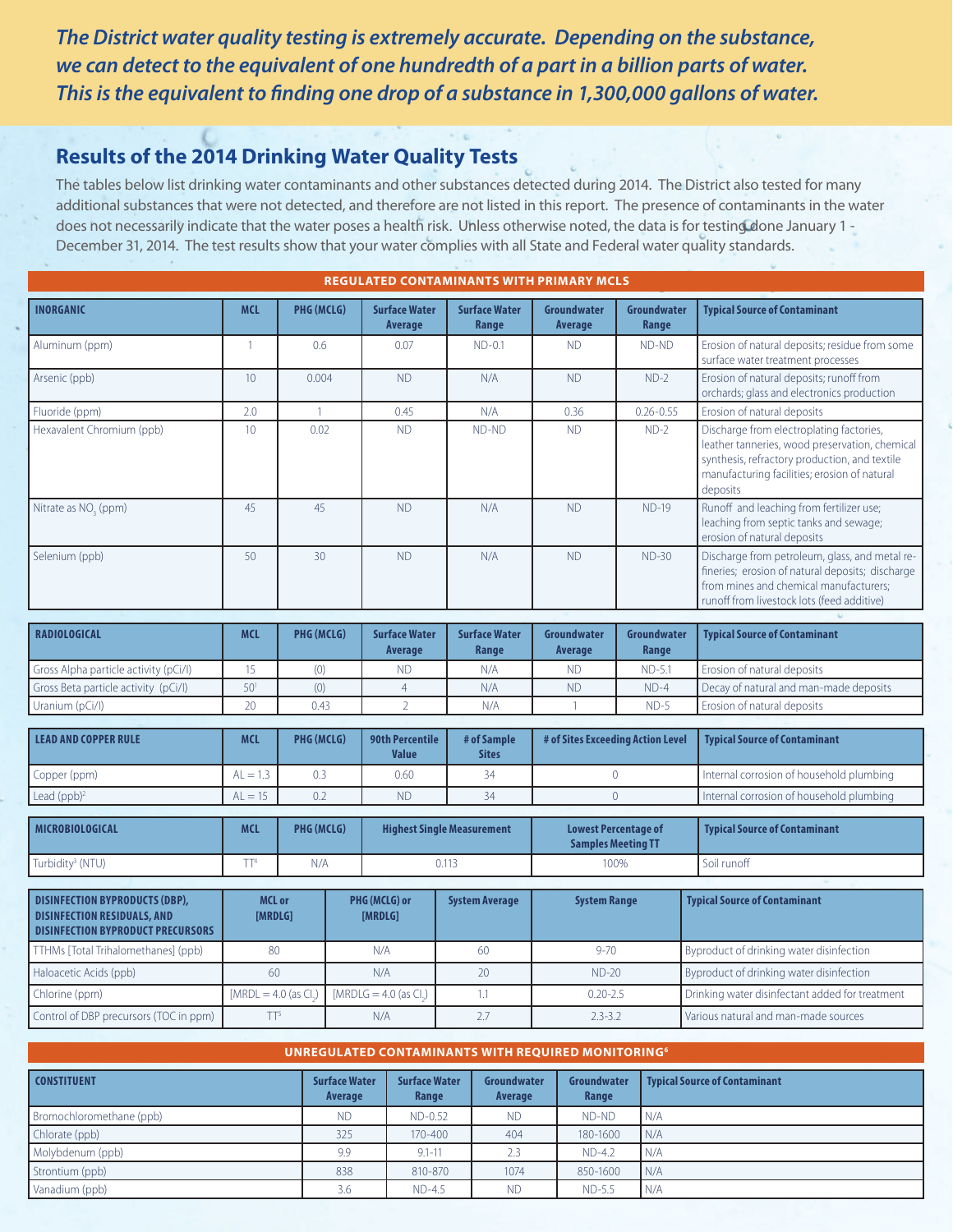#### **Regulated Contaminants with Secondary MCLS**

| <b>CONSTITUENT</b>              | <b>Secondary</b><br><b>MCL</b> | <b>Surface Water</b><br>Average | <b>Surface Water</b><br>Range | Groundwater<br>Average | Groundwater<br>Range | <b>Typical Source of Contaminant</b>                      |
|---------------------------------|--------------------------------|---------------------------------|-------------------------------|------------------------|----------------------|-----------------------------------------------------------|
| Chloride (ppm)                  | 500                            | 40                              | $30 - 50$                     | 80                     | 20-500               | Runoff/leaching from natural deposits; seawater influence |
| Color (units)                   | 15                             | <b>ND</b>                       | $ND-10$                       | <b>ND</b>              | $ND-20$              | Naturally occurring organic materials                     |
| Iron (ppb)                      | 300                            | <b>ND</b>                       | N/A                           | <b>ND</b>              | ND-1000              | Leaching from natural deposits; industrial wastes         |
| Manganese (ppb)                 | 50                             | <b>ND</b>                       | N/A                           | <b>ND</b>              | <b>ND-300</b>        | Leaching from natural deposits                            |
| Odor-Threshold (units)          |                                |                                 | $1 - 3$                       |                        | $1 - 5$              | Naturally occurring organic materials                     |
| Specific Conductance (µmhos/cm) | 1600                           | 1100                            | 900-1800                      | 1200                   | 900-2000             | Substances that form ions when in water                   |
| Sulfate (ppm)                   | 500                            | 300                             | N/A                           | 200                    | 100-300              | Runoff/leaching from natural deposits                     |
| Total Dissolved Solids (ppm)    | 1000                           | 700                             | 600-700                       | 900                    | 600-2000             | Runoff/leaching from natural deposits                     |
| Turbidity (NTU)                 |                                | 0.1                             | $0.03 - 0.6$                  | 0.1                    | $0.01 - 2$           | Soil runoff                                               |
|                                 |                                |                                 |                               |                        |                      |                                                           |

#### **OTHER CONSTITUENTS**

| <b>CONSTITUENT</b>         | <b>Surface Water</b><br><b>Average</b> | <b>Surface Water</b><br>Range | Groundwater<br>Average | Groundwater<br>Range |
|----------------------------|----------------------------------------|-------------------------------|------------------------|----------------------|
| Alkalinity (ppm as CaCO.)  | 165                                    | 145-190                       | 289                    | 160-350              |
| Bicarbonate (ppm)          | 190                                    | N/A                           | 346                    | 200-430              |
| Calcium (ppm)              | 74                                     | N/A                           | 134                    | 87-190               |
| Hardness (ppm as CaCO.)    | 373                                    | 338-524                       | 509                    | 380-640              |
| Magnesium (ppm)            | 46                                     | N/A                           | 39                     | $33 - 42$            |
| pH (units)                 | 7.37                                   | $6.56 - 8.35$                 | 7.22                   | 6.79-9.06            |
| Potassium (ppm)            | 4.4                                    | N/A                           | 3.5                    | $1.6 - 4.5$          |
| Radon <sup>7</sup> (pCi/l) | <b>ND</b>                              | N/A                           | 332                    | <b>ND-853</b>        |
| Sodium (ppm)               | 83                                     | N/A                           | 79                     | 42-110               |
|                            |                                        |                               |                        |                      |

**Variance:** Goleta Water District (District) serves unfiltered Lake Cachuma water to 33 connections on the Goleta West Conduit. The water receives chlorination treatment but does not comply with the Surface Water Treatment Rule (SWTR). The State Department of Public Health allows the District to provide bottled water to these customers for drinking and cooking. The District notifies these consumers quarterly that the water delivered is not in compliance with SWTR and should not be consumed.

# **Definitions Used in the Chart**

**Maximum Contaminant Level (MCL):** The highest level of a contaminant that is allowed in drinking water. Primary MCLs are set as close to the PHGs (or MCLGs) as is economically and technologically feasible. Secondary MCLs are set to protect the odor, taste, and appearance of drinking water.

**Maximum Contaminant Level Goal (MCLG):** The level of a contaminant in drinking water below which there is no known or expected risk to health. MCLGs are set by the U.S. Environmental Protection Agency.

**Public Health Goal (PHG):** The level of a contaminant in drinking water below which there is no known or expected risk to health. PHGs are set by the California Environmental Protection Agency.

**Maximum Residual Disinfectant Level (MRDL):** The highest level of a disinfectant allowed in drinking water. There is convincing evidence that addition of a disinfectant is necessary for control of microbial contaminants.

**Maximum Residual Disinfectant Level Goal (MRDLG):** The level of a drinking water disinfectant below which there is no known or expected risk to health. MRDLGs do not reflect the benefits of the use of disinfectants to control microbial contaminants. **Primary Drinking Water Standard (PDWS):** MCLs and MRDLs for contaminants that affect health along with their monitoring and reporting requirements, and water treatment requirements. **Treatment Technique (TT):** A required process intended to reduce the level of a contaminant in drinking water. **Regulatory Action Level (RAL):** The concentration of a contaminant which, if exceeded, triggers treatment or other requirements which a water system must follow. **N/A:** Not applicable. **ND:** Not detected at testing limit. **ppb:** Parts per billion or micrograms per liter. **ppm:** Parts per million or milligrams per liter. **pCi/l:** Picocuries per liter (a measure of radiation). **μmhos/cm:** Micromhos per centimeter (an indicator of dissolved minerals in the water). **NTU:** Nephelometric turbidity units.

**Variances and Exemptions:** State or EPA permission not to meet an MCL or a treatment technique under certain conditions.

## **Footnotes to the Chart**

- 1. SWRCB considers 50 pCi/L to be the level of concern for beta particles.
- 2. If present, elevated levels of lead can cause serious health problems, especially for pregnant women and young children. Lead in drinking water is primarily from materials and components associated with service lines and home plumbing. Goleta Water District is responsible for providing high quality drinking water, but cannot control the variety of materials used in plumbing components. When your water has been sitting for several hours, you can minimize the potential for lead exposure by flushing your tap for 30 seconds to 2 minutes before using water for drinking or cooking. If you are concerned about lead in your water, you may wish to have your water tested. Information on lead in drinking water, testing methods, and steps you can take to minimize exposure is available from the Safe Drinking Water Hotline or at http://www.epa.gov/safewater/lead.
- 3. Turbidity is a measure of the cloudiness of the water. We monitor it because it is a good indicator of the effectiveness of our filtration system.
- 4. Turbidity of the filtered water must: 1) Be less than or equal to 0.3 NTU in 95% of measurements in a month; 2) Not exceed 1.0 NTU. Learn more at www.WaterWiseSB.org/greengardener.
- 5. Conventional surface water treatment plants must remove a certain percentage of the TOC in their raw intake water using a specialized enhanced coagulation treatment technique. The percentage removal required depends on raw water quality characteristics. For Goleta Water District's Corona del Mar Water Treatment Plant's raw water source, the required percentage was 15%. Due to the nature of Corona del Mar Water Treatment Plant's raw water, the water is non-amenable to removal of TOC via enhanced coagulation. Goleta Water District has a permitted waiver from this treatment requirement from the California Department of Public Health. 6. Unregulated contaminant monitoring helps USEPA and the State Water Resources Control Board to determine where certain contaminants occur and whether the contaminants need to be regulated.
- Radon is a radioactive gas that you cannot see, taste, or smell. It is found throughout the U.S. Radon can move up through the ground and into a home through cracks and holes in the foundation. Radon can build up to high levels in all types of homes. Radon can also get into indoor air when released from tap water from showering, washing dishes, and other household activities. Compared to radon entering the home through soil, radon entering the home through tap water will in most cases be a small source of radon in indoor air. Radon is a known human carcinogen. Breathing air containing radon can lead to lung cancer. Drinking water containing radon may also cause increased risk of stomach cancer. If you are concerned about radon in your home, test the air in your home. Testing is inexpensive and easy. You should pursue radon removal for your home if the level of radon in your air is 4 picocuries per liter of air (pCi/L) or higher. There are simple ways to fix a radon problem that are not too costly. For additional information, call your State radon program (1-800-745-7236), the USEPA Safe Drinking Water Act Hotline (1-800-426-4791), or the National Safety Council Radon Hotline (1-800-767-7236).

NOTE: The State allows us to monitor for some contaminants less than once per year because the concentrations of these contaminants do not change frequently. Some of our data, though representative, are more than one year All of the surface water data presented in the tables are from samples taken in 2014, except for the following: The lead and copper data is from 2012. The radon data is from 2006. The uranium data is from 2013. All of the data presented in the tables are from samples taken in 2014, except for the following: The aluminum data is from 2011, 2012 and 2014. The arsenic, fluoride, selenium, gross beta, chloride, sulfate, alkalinity, bicarbonate, hardness, magnesium, potassium and sodium data is from 2011, 2012, 2013 and 2014. The gross alpha, uranium data and total dissolved solids is from 2012, 2013 and 2014. The radon data is from 2001, 2003, 2006 and 2009.